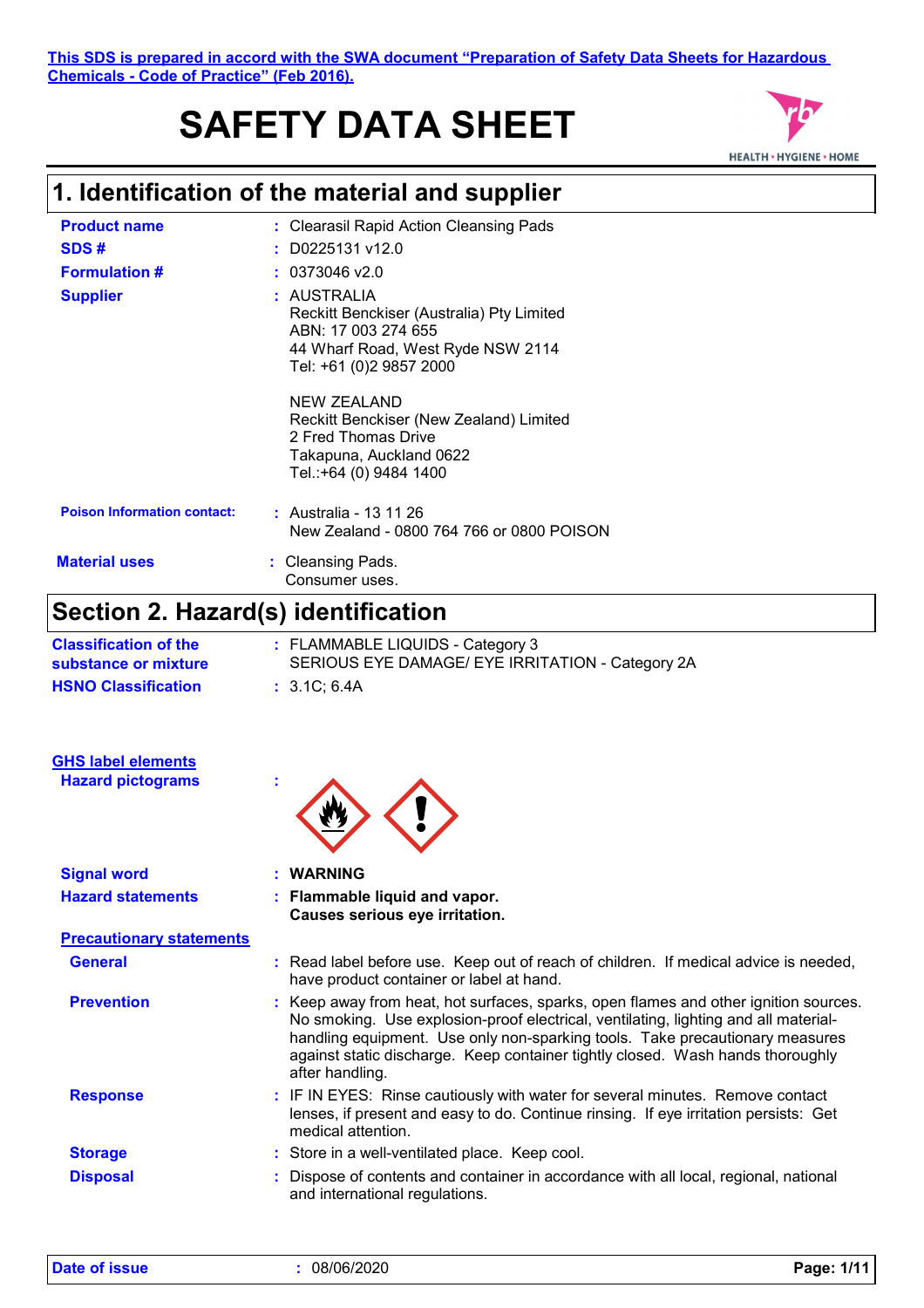### **Section 2. Hazard(s) identification**

| <b>Supplemental label</b><br>elements                                       | : Safety Label Language:<br>For external use only.<br>Avoid contact with eyes and mouth. If contact occurs, rinse thoroughly with water. If<br>skin irritation occurs, discontinue use. If irritation persists, consult a doctor.<br>Wash hands after use.<br>Flammable. Keep away from ignition sources. |
|-----------------------------------------------------------------------------|-----------------------------------------------------------------------------------------------------------------------------------------------------------------------------------------------------------------------------------------------------------------------------------------------------------|
| <b>Additional information</b>                                               | : No known significant effects or critical hazards.                                                                                                                                                                                                                                                       |
| <b>Recommendations</b>                                                      | : No known significant effects or critical hazards.                                                                                                                                                                                                                                                       |
| <b>Recommendations</b>                                                      | : No known significant effects or critical hazards.                                                                                                                                                                                                                                                       |
| <b>Other hazards which do not : None known.</b><br>result in classification |                                                                                                                                                                                                                                                                                                           |

### **Section 3. Composition and ingredient information**

```
Substance/mixture :
```
: Mixture

| <b>Ingredient name</b> | $%$ (w/w)   | <b>CAS number</b> |  |
|------------------------|-------------|-------------------|--|
| ethanol                | $≥30 - ≤60$ | 64-17-5           |  |

#### **Other Non-hazardous ingredients to 100%**

**Occupational exposure limits, if available, are listed in Section 8.**

### **Section 4. First aid measures**

#### **Description of necessary first aid measures**

| <b>Eye contact</b>  | : Immediately flush eyes with plenty of water, occasionally lifting the upper and lower<br>eyelids. Check for and remove any contact lenses. Continue to rinse for at least 10<br>minutes. Get medical attention.                                                                                                                                                                                                                                                                                                                                                                                                                                                                                                                                                                                                            |
|---------------------|------------------------------------------------------------------------------------------------------------------------------------------------------------------------------------------------------------------------------------------------------------------------------------------------------------------------------------------------------------------------------------------------------------------------------------------------------------------------------------------------------------------------------------------------------------------------------------------------------------------------------------------------------------------------------------------------------------------------------------------------------------------------------------------------------------------------------|
| <b>Inhalation</b>   | : Remove victim to fresh air and keep at rest in a position comfortable for breathing.<br>If not breathing, if breathing is irregular or if respiratory arrest occurs, provide<br>artificial respiration or oxygen by trained personnel. It may be dangerous to the<br>person providing aid to give mouth-to-mouth resuscitation. Get medical attention if<br>adverse health effects persist or are severe. If unconscious, place in recovery<br>position and get medical attention immediately. Maintain an open airway. Loosen<br>tight clothing such as a collar, tie, belt or waistband.                                                                                                                                                                                                                                 |
| <b>Skin contact</b> | Flush contaminated skin with plenty of water. Remove contaminated clothing and<br>shoes. Get medical attention if symptoms occur. Wash clothing before reuse.<br>Clean shoes thoroughly before reuse.                                                                                                                                                                                                                                                                                                                                                                                                                                                                                                                                                                                                                        |
| <b>Ingestion</b>    | : Wash out mouth with water. Remove dentures if any. Remove victim to fresh air<br>and keep at rest in a position comfortable for breathing. If material has been<br>swallowed and the exposed person is conscious, give small quantities of water to<br>drink. Stop if the exposed person feels sick as vomiting may be dangerous. Do not<br>induce vomiting unless directed to do so by medical personnel. If vomiting occurs,<br>the head should be kept low so that vomit does not enter the lungs. Get medical<br>attention if adverse health effects persist or are severe. Never give anything by<br>mouth to an unconscious person. If unconscious, place in recovery position and get<br>medical attention immediately. Maintain an open airway. Loosen tight clothing such<br>as a collar, tie, belt or waistband. |

#### **Most important symptoms/effects, acute and delayed**

| <b>Potential acute health effects</b> |                                                     |
|---------------------------------------|-----------------------------------------------------|
| <b>Eye contact</b>                    | : Causes serious eye irritation.                    |
| <b>Inhalation</b>                     | : No known significant effects or critical hazards. |
| <b>Skin contact</b>                   | : No known significant effects or critical hazards. |
| <b>Ingestion</b>                      | : No known significant effects or critical hazards. |
|                                       |                                                     |

**Date of issue :** 08/06/2020 **Page: 2/11**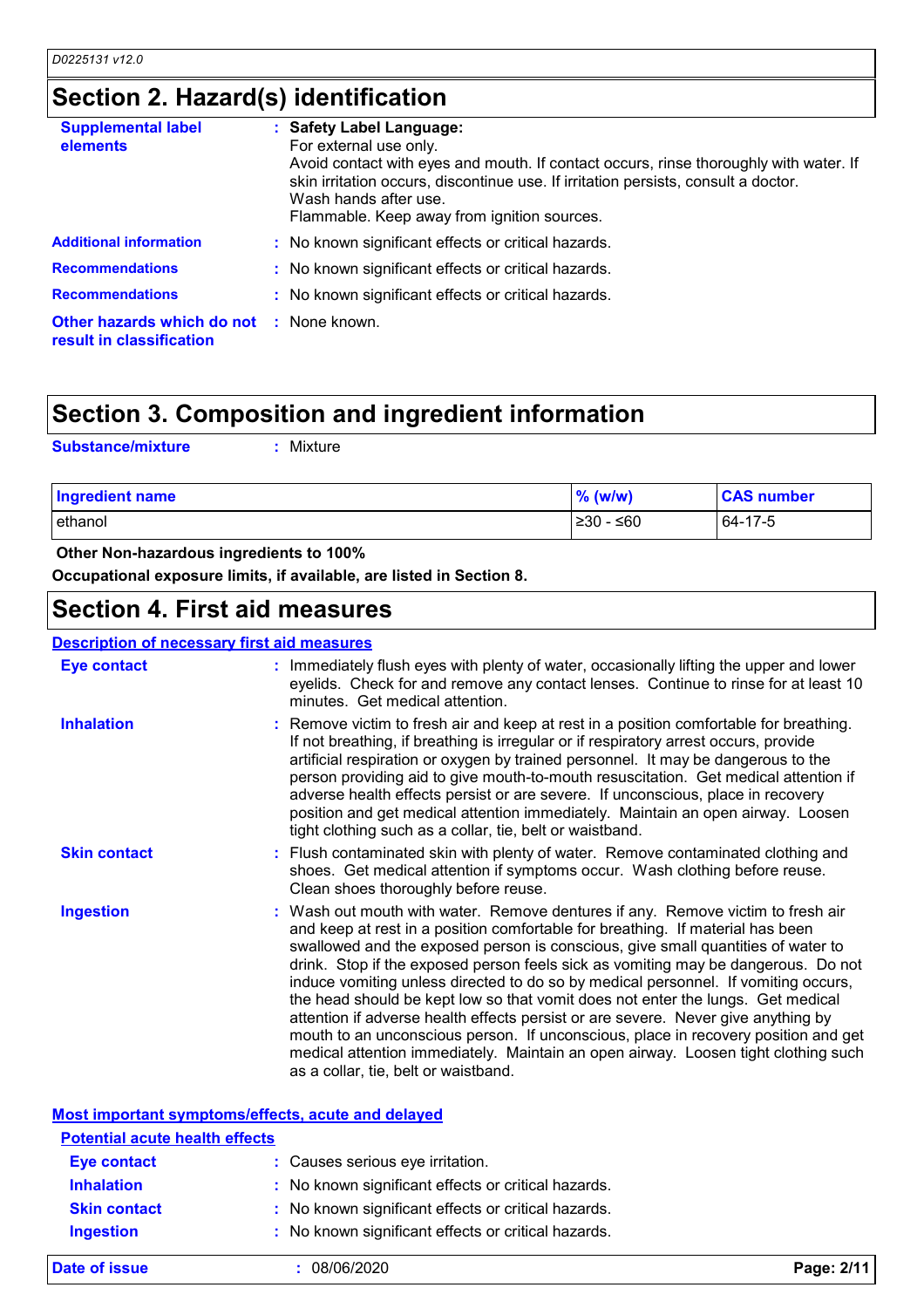## **Section 4. First aid measures**

| <b>Over-exposure signs/symptoms</b>                                                                                                                                                                    |                                                                                                                                                                               |  |
|--------------------------------------------------------------------------------------------------------------------------------------------------------------------------------------------------------|-------------------------------------------------------------------------------------------------------------------------------------------------------------------------------|--|
| <b>Eye contact</b>                                                                                                                                                                                     | : Adverse symptoms may include the following:<br>pain or irritation<br>watering<br>redness                                                                                    |  |
| <b>Inhalation</b>                                                                                                                                                                                      | : No specific data.                                                                                                                                                           |  |
| <b>Skin contact</b>                                                                                                                                                                                    | : No specific data.                                                                                                                                                           |  |
| <b>Ingestion</b>                                                                                                                                                                                       | : No specific data.                                                                                                                                                           |  |
| Indication of immediate medical attention and special treatment needed, if necessary<br><b>Notes to physician</b><br>: Treat symptomatically. Contact poison treatment specialist immediately if large |                                                                                                                                                                               |  |
|                                                                                                                                                                                                        | quantities have been ingested or inhaled.                                                                                                                                     |  |
| <b>Specific treatments</b>                                                                                                                                                                             | : No specific treatment.                                                                                                                                                      |  |
| <b>Protection of first-aiders</b>                                                                                                                                                                      | : No action shall be taken involving any personal risk or without suitable training. It<br>may be dangerous to the person providing aid to give mouth-to-mouth resuscitation. |  |

**See toxicological information (Section 11)**

### **Section 5. Fire-fighting measures**

| <b>Extinguishing media</b>                             |                                                                                                                                                                                                                                                                                                                               |
|--------------------------------------------------------|-------------------------------------------------------------------------------------------------------------------------------------------------------------------------------------------------------------------------------------------------------------------------------------------------------------------------------|
| <b>Suitable extinguishing</b><br>media                 | : Use dry chemical, $CO2$ , water spray (fog) or foam.                                                                                                                                                                                                                                                                        |
| <b>Unsuitable extinguishing</b><br>media               | : Do not use water jet.                                                                                                                                                                                                                                                                                                       |
| <b>Specific hazards arising</b><br>from the chemical   | : Flammable liquid and vapor. Runoff to sewer may create fire or explosion hazard.<br>In a fire or if heated, a pressure increase will occur and the container may burst, with<br>the risk of a subsequent explosion.                                                                                                         |
| <b>Hazardous thermal</b><br>decomposition products     | : No specific data.                                                                                                                                                                                                                                                                                                           |
| <b>Special protective actions</b><br>for fire-fighters | : Promptly isolate the scene by removing all persons from the vicinity of the incident if<br>there is a fire. No action shall be taken involving any personal risk or without<br>suitable training. Move containers from fire area if this can be done without risk.<br>Use water spray to keep fire-exposed containers cool. |
| <b>Special protective actions</b><br>for fire-fighters | : Fire-fighters should wear appropriate protective equipment and self-contained<br>breathing apparatus (SCBA) with a full face-piece operated in positive pressure<br>mode.                                                                                                                                                   |

# **Section 6. Accidental release measures**

|                                  | Personal precautions, protective equipment and emergency procedures                                                                                                                                                                                                                                                                                                                                                                                                                             |            |
|----------------------------------|-------------------------------------------------------------------------------------------------------------------------------------------------------------------------------------------------------------------------------------------------------------------------------------------------------------------------------------------------------------------------------------------------------------------------------------------------------------------------------------------------|------------|
| For non-emergency<br>personnel   | : No action shall be taken involving any personal risk or without suitable training.<br>Evacuate surrounding areas. Keep unnecessary and unprotected personnel from<br>entering. Do not touch or walk through spilled material. Shut off all ignition sources.<br>No flares, smoking or flames in hazard area. Avoid breathing vapor or mist.<br>Provide adequate ventilation. Wear appropriate respirator when ventilation is<br>inadequate. Put on appropriate personal protective equipment. |            |
|                                  | For emergency responders : If specialized clothing is required to deal with the spillage, take note of any<br>information in Section 8 on suitable and unsuitable materials. See also the<br>information in "For non-emergency personnel".                                                                                                                                                                                                                                                      |            |
| <b>Environmental precautions</b> | : Avoid dispersal of spilled material and runoff and contact with soil, waterways,<br>drains and sewers. Inform the relevant authorities if the product has caused<br>environmental pollution (sewers, waterways, soil or air).                                                                                                                                                                                                                                                                 |            |
| Date of issue                    | 08/06/2020                                                                                                                                                                                                                                                                                                                                                                                                                                                                                      | Page: 3/11 |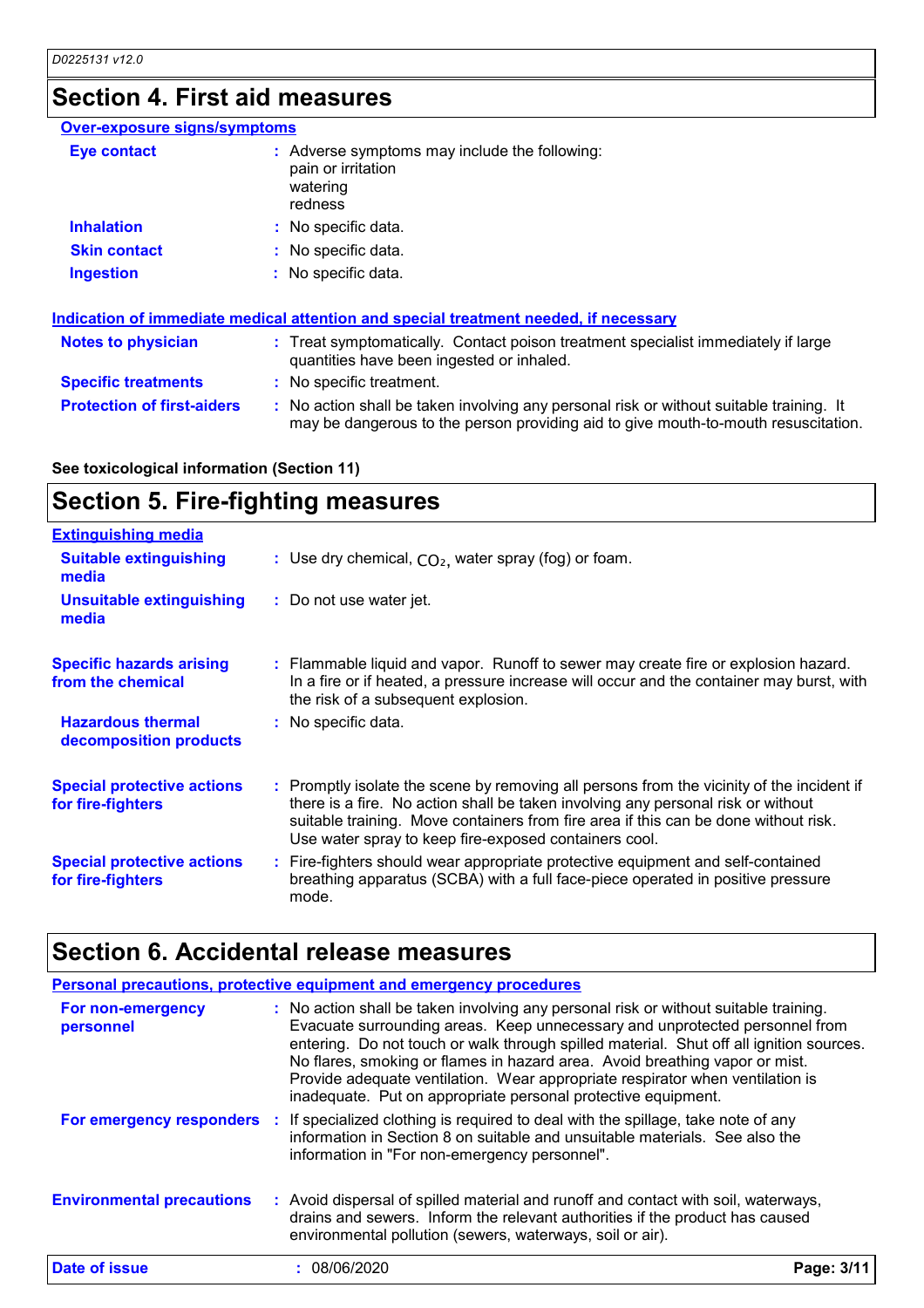### **Section 6. Accidental release measures**

#### **Methods and materials for containment and cleaning up**

| <b>Small spill</b> | : Stop leak if without risk. Move containers from spill area. Use spark-proof tools and<br>explosion-proof equipment. Dilute with water and mop up if water-soluble.<br>Alternatively, or if water-insoluble, absorb with an inert dry material and place in an<br>appropriate waste disposal container. Dispose of via a licensed waste disposal<br>contractor.                                                                                                                                                                                                                                                                                                                                                                                                      |
|--------------------|-----------------------------------------------------------------------------------------------------------------------------------------------------------------------------------------------------------------------------------------------------------------------------------------------------------------------------------------------------------------------------------------------------------------------------------------------------------------------------------------------------------------------------------------------------------------------------------------------------------------------------------------------------------------------------------------------------------------------------------------------------------------------|
| <b>Large spill</b> | : Stop leak if without risk. Move containers from spill area. Use spark-proof tools and<br>explosion-proof equipment. Approach release from upwind. Prevent entry into<br>sewers, water courses, basements or confined areas. Wash spillages into an<br>effluent treatment plant or proceed as follows. Contain and collect spillage with non-<br>combustible, absorbent material e.g. sand, earth, vermiculite or diatomaceous earth<br>and place in container for disposal according to local regulations (see Section 13).<br>Dispose of via a licensed waste disposal contractor. Contaminated absorbent<br>material may pose the same hazard as the spilled product. Note: see Section 1 for<br>emergency contact information and Section 13 for waste disposal. |

**See Section 1 for emergency contact information.**

**See Section 8 for information on appropriate personal protective equipment. See Section 13 for additional waste treatment information.**

### **Section 7. Handling and storage**

| <b>Precautions for safe handling</b>                                             |                                                                                                                                                                                                                                                                                                                                                                                                                                                                                                                                                                                                                                                                                                                                                                                                                                                               |
|----------------------------------------------------------------------------------|---------------------------------------------------------------------------------------------------------------------------------------------------------------------------------------------------------------------------------------------------------------------------------------------------------------------------------------------------------------------------------------------------------------------------------------------------------------------------------------------------------------------------------------------------------------------------------------------------------------------------------------------------------------------------------------------------------------------------------------------------------------------------------------------------------------------------------------------------------------|
| <b>Protective measures</b>                                                       | : Put on appropriate personal protective equipment (see Section 8). Do not ingest.<br>Avoid contact with eyes, skin and clothing. Avoid breathing vapor or mist. Use only<br>with adequate ventilation. Wear appropriate respirator when ventilation is<br>inadequate. Do not enter storage areas and confined spaces unless adequately<br>ventilated. Keep in the original container or an approved alternative made from a<br>compatible material, kept tightly closed when not in use. Store and use away from<br>heat, sparks, open flame or any other ignition source. Use explosion-proof electrical<br>(ventilating, lighting and material handling) equipment. Use only non-sparking tools.<br>Take precautionary measures against electrostatic discharges. Empty containers<br>retain product residue and can be hazardous. Do not reuse container. |
| <b>Advice on general</b><br>occupational hygiene                                 | : Eating, drinking and smoking should be prohibited in areas where this material is<br>handled, stored and processed. Workers should wash hands and face before<br>eating, drinking and smoking. Remove contaminated clothing and protective<br>equipment before entering eating areas. See also Section 8 for additional<br>information on hygiene measures.                                                                                                                                                                                                                                                                                                                                                                                                                                                                                                 |
| <b>Conditions for safe storage,</b><br>including any<br><i>incompatibilities</i> | Store between the following temperatures: 5 to 40 $\degree$ C (41 to 104 $\degree$ F). Store in<br>accordance with local regulations. Store in a segregated and approved area. Store<br>in original container protected from direct sunlight in a dry, cool and well-ventilated<br>area, away from incompatible materials (see Section 10) and food and drink.<br>Eliminate all ignition sources. Separate from oxidizing materials. Keep container<br>tightly closed and sealed until ready for use. Containers that have been opened<br>must be carefully resealed and kept upright to prevent leakage. Do not store in<br>unlabeled containers. Use appropriate containment to avoid environmental<br>contamination. See Section 10 for incompatible materials before handling or use.                                                                     |

### **Section 8. Exposure controls and personal protection**

| <b>Control parameters</b>           |  |
|-------------------------------------|--|
| <b>Australia</b>                    |  |
| <b>Occupational exposure limits</b> |  |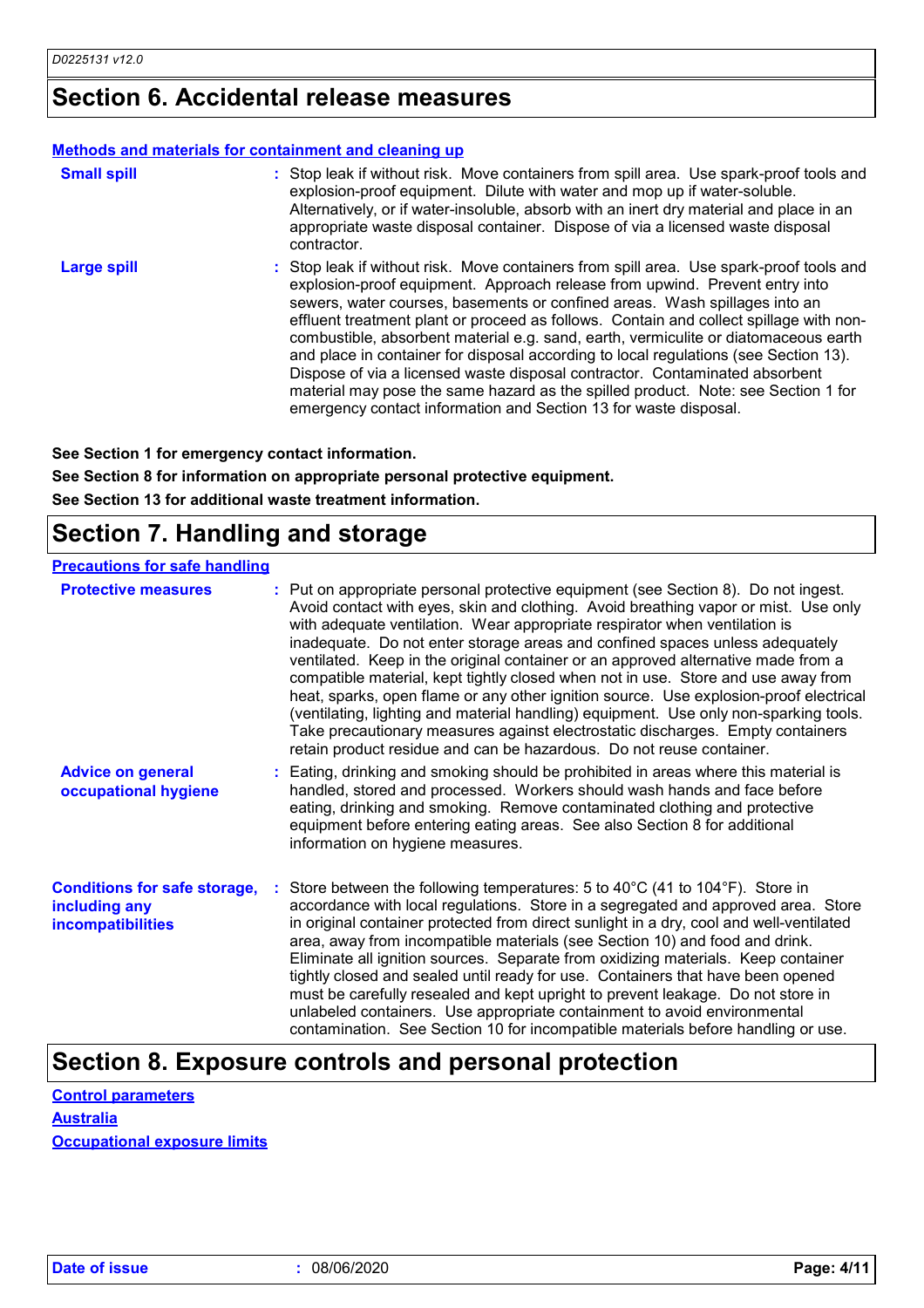### **Section 8. Exposure controls and personal protection**

| <b>Ingredient name</b> | <b>Exposure limits</b>                                                                                     |
|------------------------|------------------------------------------------------------------------------------------------------------|
| l ethanol              | Safe Work Australia (Australia, 4/2018).<br>TWA: 1880 mg/m <sup>3</sup> 8 hours.<br>TWA: 1000 ppm 8 hours. |

**New Zealand**

| <b>Occupational exposure limits</b> | : No exposure standard allocated.        |  |  |
|-------------------------------------|------------------------------------------|--|--|
| Ingredient name                     | <b>Exposure limits</b>                   |  |  |
| ethanol                             | NZ HSWA 2015 (New Zealand, 11/2017).     |  |  |
|                                     | WES-TWA: 1000 ppm 8 hours.               |  |  |
|                                     | WES-TWA: 1880 mg/m <sup>3</sup> 8 hours. |  |  |

| <b>Appropriate engineering</b><br>controls       | : Use only with adequate ventilation. Use process enclosures, local exhaust<br>ventilation or other engineering controls to keep worker exposure to airborne<br>contaminants below any recommended or statutory limits. The engineering controls<br>also need to keep gas, vapor or dust concentrations below any lower explosive<br>limits. Use explosion-proof ventilation equipment. |
|--------------------------------------------------|-----------------------------------------------------------------------------------------------------------------------------------------------------------------------------------------------------------------------------------------------------------------------------------------------------------------------------------------------------------------------------------------|
| <b>Environmental exposure</b><br><b>controls</b> | : Emissions from ventilation or work process equipment should be checked to ensure<br>they comply with the requirements of environmental protection legislation. In some<br>cases, fume scrubbers, filters or engineering modifications to the process                                                                                                                                  |

|                                       | equipment will be necessary to reduce emissions to acceptable levels.                                                                                                                                                                                                                                                                                                                                                         |
|---------------------------------------|-------------------------------------------------------------------------------------------------------------------------------------------------------------------------------------------------------------------------------------------------------------------------------------------------------------------------------------------------------------------------------------------------------------------------------|
| <b>Individual protection measures</b> |                                                                                                                                                                                                                                                                                                                                                                                                                               |
| <b>Hygiene measures</b>               | : Wash hands, forearms and face thoroughly after handling chemical products, before<br>eating, smoking and using the lavatory and at the end of the working period.<br>Appropriate techniques should be used to remove potentially contaminated clothing.<br>Wash contaminated clothing before reusing. Ensure that eyewash stations and<br>safety showers are close to the workstation location.                             |
| <b>Eye/face protection</b>            | : Safety eyewear complying with an approved standard should be used when a risk<br>assessment indicates this is necessary to avoid exposure to liquid splashes, mists,<br>gases or dusts. If contact is possible, the following protection should be worn,<br>unless the assessment indicates a higher degree of protection: chemical splash<br>goggles.                                                                      |
| <b>Skin protection</b>                |                                                                                                                                                                                                                                                                                                                                                                                                                               |
| <b>Hand protection</b>                | : Considering the parameters specified by the glove manufacturer, check during use<br>that the gloves are still retaining their protective properties. It should be noted that<br>the time to breakthrough for any glove material may be different for different glove<br>manufacturers. In the case of mixtures, consisting of several substances, the<br>protection time of the gloves cannot be accurately estimated.      |
| <b>Body protection</b>                | : Personal protective equipment for the body should be selected based on the task<br>being performed and the risks involved and should be approved by a specialist<br>before handling this product. When there is a risk of ignition from static electricity,<br>wear anti-static protective clothing. For the greatest protection from static<br>discharges, clothing should include anti-static overalls, boots and gloves. |
| <b>Other skin protection</b>          | : Appropriate footwear and any additional skin protection measures should be<br>selected based on the task being performed and the risks involved and should be<br>approved by a specialist before handling this product.                                                                                                                                                                                                     |
| <b>Respiratory protection</b>         | Based on the hazard and potential for exposure, select a respirator that meets the<br>appropriate standard or certification. Respirators must be used according to a<br>respiratory protection program to ensure proper fitting, training, and other important                                                                                                                                                                |

aspects of use.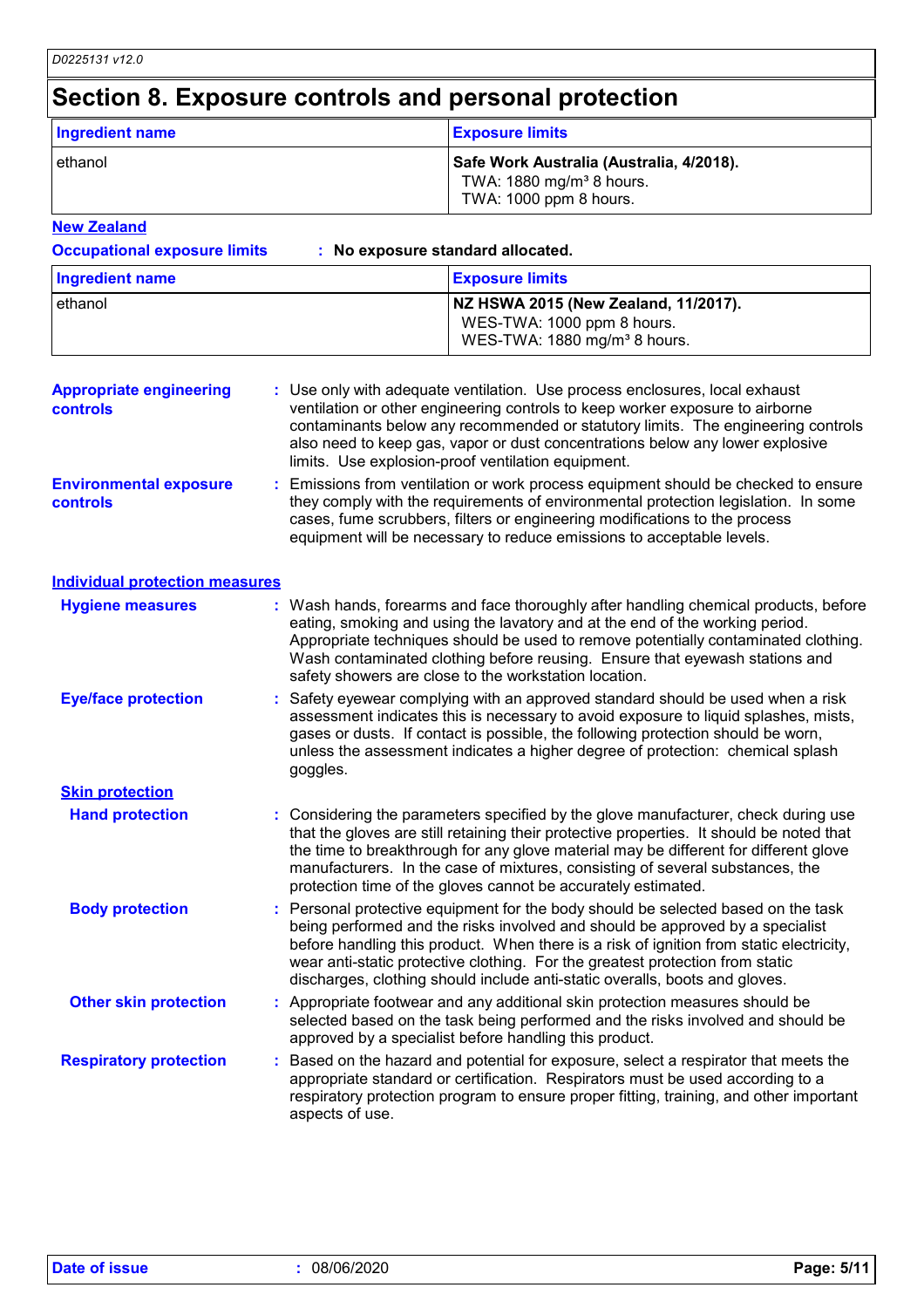# **Section 9. Physical and chemical properties**

| <b>Appearance</b>                                 |                                                                      |
|---------------------------------------------------|----------------------------------------------------------------------|
| <b>Physical state</b>                             | : Solid. [Pads impregnated with liquid]                              |
| <b>Color</b>                                      | : Colorless.                                                         |
| Odor                                              | Characteristic of fragrance Clean Blue.                              |
| <b>Odor threshold</b>                             | : Not available.                                                     |
| pH                                                | : 3 to 3.5 [Conc. (% w/w): 100%]                                     |
| <b>Melting point</b>                              | : Not available.                                                     |
| <b>Boiling point</b>                              | : Not available.                                                     |
| <b>Flash point</b>                                | : Closed cup: $28^{\circ}$ C (82.4 $^{\circ}$ F)                     |
| <b>Evaporation rate</b>                           | : Not available.                                                     |
| <b>Flammability (solid, gas)</b>                  | : Not available.                                                     |
| Lower and upper explosive<br>(flammable) limits   | : Not available.                                                     |
| <b>Vapor pressure</b>                             | : Not available.                                                     |
| <b>Vapor density</b>                              | : Not available.                                                     |
| <b>Relative density</b>                           | : 0.93 to 0.97 g/cm3 [@ 20°C]                                        |
| <b>Solubility</b>                                 | Easily soluble in the following materials: cold water and hot water. |
| <b>Solubility in water</b>                        | Not available.                                                       |
| <b>Partition coefficient: n-</b><br>octanol/water | : Not available.                                                     |
| <b>Auto-ignition temperature</b>                  | : Not available.                                                     |
| <b>Decomposition temperature</b>                  | : Not available.                                                     |
| <b>Viscosity</b>                                  | : Not available.                                                     |
| Flow time (ISO 2431)                              | : Not available.                                                     |

# **Section 10. Stability and reactivity**

| <b>Reactivity</b>                                   | : No specific test data related to reactivity available for this product or its ingredients.                                                                                 |
|-----------------------------------------------------|------------------------------------------------------------------------------------------------------------------------------------------------------------------------------|
| <b>Chemical stability</b>                           | : The product may not be stable under certain conditions of storage or use. See<br>"Possibility of Hazardous Reactions" for further information.                             |
| <b>Possibility of hazardous</b><br><b>reactions</b> | : Under normal conditions of storage and use, hazardous reactions will not occur.                                                                                            |
| <b>Conditions to avoid</b>                          | : Avoid all possible sources of ignition (spark or flame). Do not pressurize, cut, weld,<br>braze, solder, drill, grind or expose containers to heat or sources of ignition. |
| <b>Incompatible materials</b>                       | : Reactive or incompatible with the following materials:<br>oxidizing materials                                                                                              |
| <b>Hazardous decomposition</b><br>products          | : Under normal conditions of storage and use, hazardous decomposition products<br>should not be produced.                                                                    |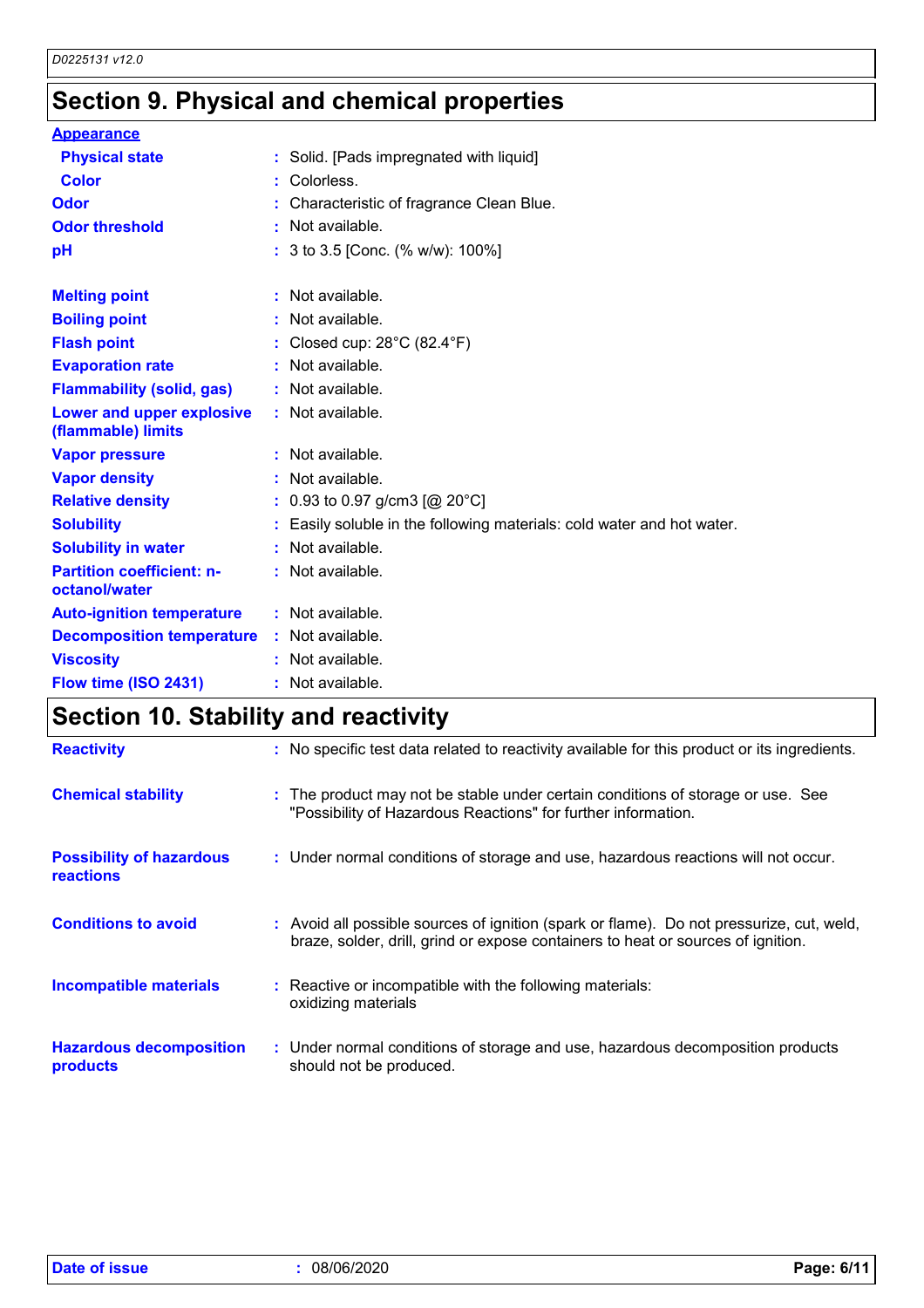### **Section 11. Toxicological information**

#### **Information on toxicological effects**

#### **Acute toxicity**

| <b>Product/ingredient name</b> | <b>Result</b>                                                     | <b>Species</b> | <b>Dose</b>                        | <b>Exposure</b> |
|--------------------------------|-------------------------------------------------------------------|----------------|------------------------------------|-----------------|
| ethanol                        | <b>LC50 Inhalation Vapor</b><br>LD50 Oral                         | Rat<br>Rat     | 124700 mg/m <sup>3</sup><br>7 g/kg | 4 hours         |
| <b>Conclusion/Summary</b>      | Based on available data, the classification criteria are not met. |                |                                    |                 |

#### **Irritation/Corrosion**

| <b>Product/ingredient name</b> | <b>Result</b>            | <b>Species</b> | <b>Score</b> | <b>Exposure</b>                          | <b>Observation</b> |
|--------------------------------|--------------------------|----------------|--------------|------------------------------------------|--------------------|
| ethanol                        | Eyes - Moderate irritant | Rabbit         |              | 0.066666667<br>minutes 100<br>milligrams |                    |
|                                | Eyes - Mild irritant     | Rabbit         |              | 24 hours 500<br>milligrams               |                    |
|                                | Eyes - Moderate irritant | Rabbit         |              | 100<br>microliters                       |                    |
|                                | Skin - Mild irritant     | Rabbit         |              | 400<br>milligrams                        |                    |
|                                | Skin - Moderate irritant | Rabbit         |              | 24 hours 20<br>milligrams                |                    |
| Benzoic acid, 2-hydroxy-       | Eyes - Cornea opacity    | Rabbit         | 8            |                                          | 72 hours           |

### **Conclusion/Summary**

| Skin | : Based on available data, the classification criteria are not met. |  |
|------|---------------------------------------------------------------------|--|
|      |                                                                     |  |

- **Eyes :** Based on Calculation Method: Causes serious eye irritation.
- **Respiratory :** Based on available data, the classification criteria are not met.
- **Sensitization**
- Not available.

| <b>Conclusion/Summary</b>    |                                                                     |
|------------------------------|---------------------------------------------------------------------|
| <b>Skin</b>                  | : Based on available data, the classification criteria are not met. |
| <b>Respiratory</b>           | : Based on available data, the classification criteria are not met. |
| <u>Mutaqenicity</u>          |                                                                     |
| Not available.               |                                                                     |
| <b>Conclusion/Summary</b>    | : No known significant effects or critical hazards.                 |
| <b>Carcinogenicity</b>       |                                                                     |
| Not available.               |                                                                     |
| <b>Conclusion/Summary</b>    | : No known significant effects or critical hazards.                 |
| <b>Reproductive toxicity</b> |                                                                     |
| Not available.               |                                                                     |
| <b>Conclusion/Summary</b>    | : No known significant effects or critical hazards.                 |

**Teratogenicity**

Not available.

**Conclusion/Summary :** No known significant effects or critical hazards.

**Specific target organ toxicity (single exposure)**

Not available.

#### **Specific target organ toxicity (repeated exposure)** Not available.

#### **Aspiration hazard**

Not available.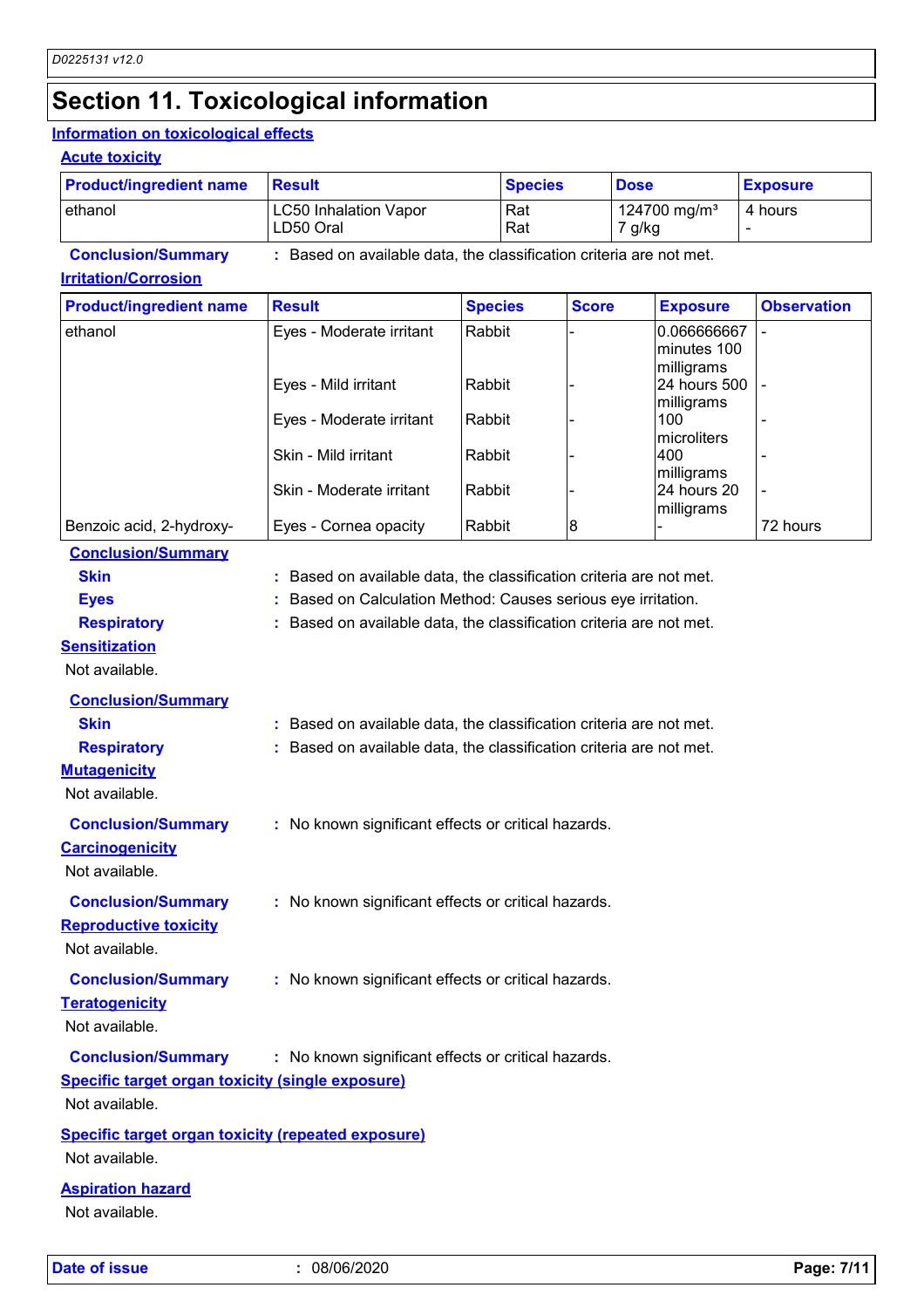# **Section 11. Toxicological information**

| <b>Information on the likely</b><br>routes of exposure | : Not available.                                    |
|--------------------------------------------------------|-----------------------------------------------------|
| <b>Potential acute health effects</b>                  |                                                     |
| <b>Eye contact</b>                                     | : Causes serious eye irritation.                    |
| <b>Inhalation</b>                                      | : No known significant effects or critical hazards. |
| <b>Skin contact</b>                                    | : No known significant effects or critical hazards. |
| <b>Ingestion</b>                                       | : No known significant effects or critical hazards. |

| Symptoms related to the physical, chemical and toxicological characteristics |
|------------------------------------------------------------------------------|
|------------------------------------------------------------------------------|

| Eye contact         | : Adverse symptoms may include the following:<br>pain or irritation<br>watering<br>redness |
|---------------------|--------------------------------------------------------------------------------------------|
| <b>Inhalation</b>   | : No specific data.                                                                        |
| <b>Skin contact</b> | : No specific data.                                                                        |
| <b>Ingestion</b>    | : No specific data.                                                                        |

|  |  |  | Delaved and immediate effects and also chronic effects from short and long term exposure |  |  |  |  |  |  |  |  |  |  |
|--|--|--|------------------------------------------------------------------------------------------|--|--|--|--|--|--|--|--|--|--|
|--|--|--|------------------------------------------------------------------------------------------|--|--|--|--|--|--|--|--|--|--|

| <b>Short term exposure</b>                        |                                                                     |
|---------------------------------------------------|---------------------------------------------------------------------|
| <b>Potential immediate</b><br>effects             | $:$ Not available.                                                  |
| <b>Potential delayed effects</b>                  | : Not available.                                                    |
| <b>Long term exposure</b>                         |                                                                     |
| <b>Potential immediate</b><br>effects             | $:$ Not available.                                                  |
| <b>Potential delayed effects : Not available.</b> |                                                                     |
| <b>Potential chronic health effects</b>           |                                                                     |
| Not available.                                    |                                                                     |
| <b>Conclusion/Summary</b>                         | : Based on available data, the classification criteria are not met. |
| <b>General</b>                                    | : No known significant effects or critical hazards.                 |
| <b>Carcinogenicity</b>                            | : No known significant effects or critical hazards.                 |
| <b>Mutagenicity</b>                               | : No known significant effects or critical hazards.                 |
| <b>Teratogenicity</b>                             | : No known significant effects or critical hazards.                 |
| <b>Developmental effects</b>                      | : No known significant effects or critical hazards.                 |
| <b>Fertility effects</b>                          | : No known significant effects or critical hazards.                 |

#### **Numerical measures of toxicity**

### **Acute toxicity estimates**

| Route       | <b>ATE value</b> |
|-------------|------------------|
| <b>Oral</b> | 84263.16 mg/kg   |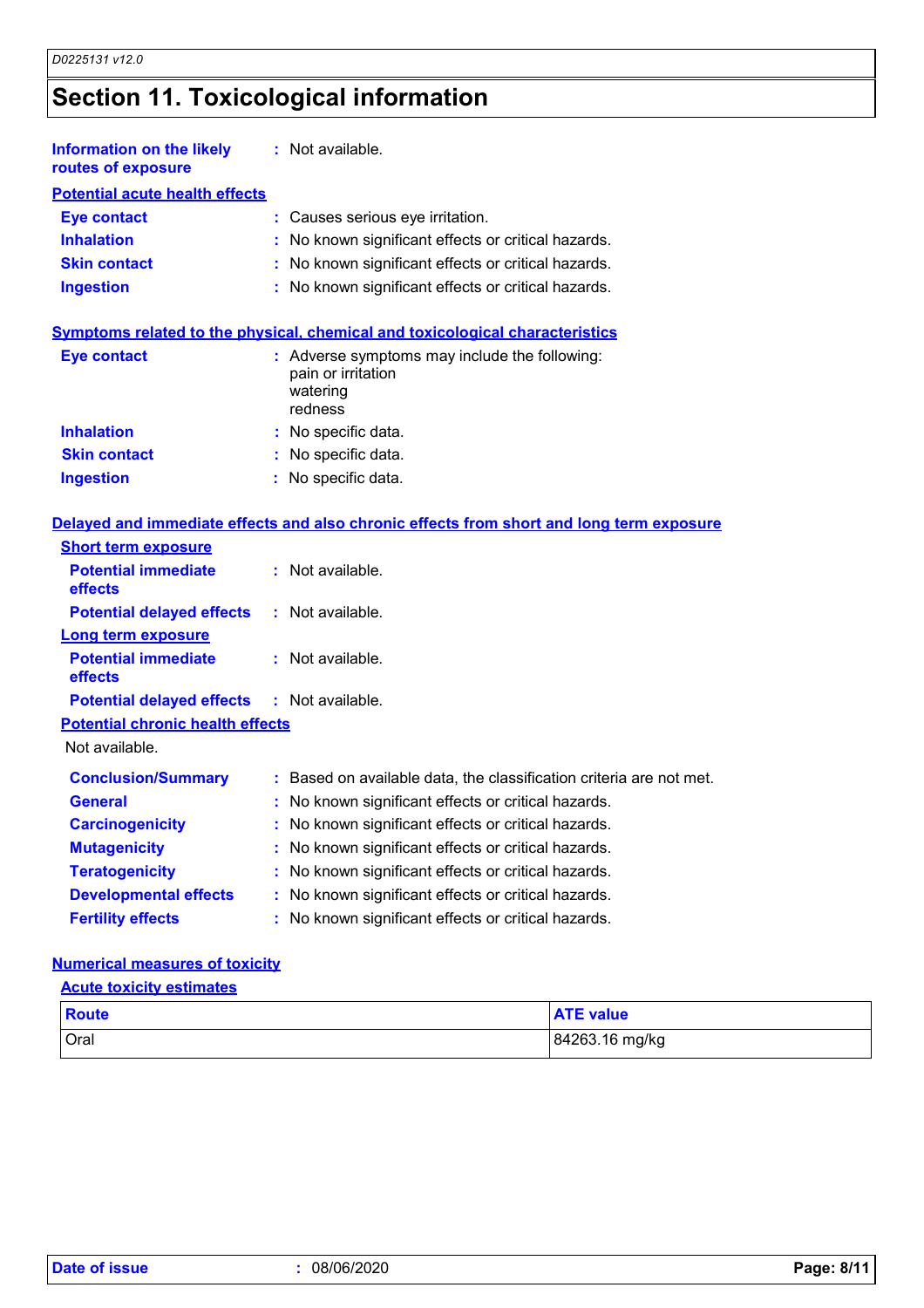### **Section 12. Ecological information**

#### **Toxicity**

| <b>Product/ingredient name</b> | <b>Result</b>                            | <b>Species</b>                                                    | <b>Exposure</b> |  |
|--------------------------------|------------------------------------------|-------------------------------------------------------------------|-----------------|--|
| ethanol                        | Acute EC50 17.921 mg/l Marine water      | Algae - Ulva pertusa                                              | 96 hours        |  |
|                                | Acute EC50 2000 µg/l Fresh water         | Daphnia - Daphnia magna                                           | 48 hours        |  |
|                                | Acute LC50 25500 µg/l Marine water       | Crustaceans - Artemia<br>franciscana - Larvae                     | 48 hours        |  |
|                                | Acute LC50 11000000 µg/l Marine<br>water | Fish - Alburnus alburnus                                          | 96 hours        |  |
|                                | Chronic NOEC 4.995 mg/l Marine water     | Algae - Ulva pertusa                                              | 96 hours        |  |
|                                | Chronic NOEC 100 ul/L Fresh water        | Daphnia - Daphnia magna -<br>Neonate                              | 21 days         |  |
|                                | Acute LC50 5000 mg/l Fresh water         | Fish                                                              | 24 hours        |  |
| <b>Conclusion/Summary</b>      |                                          | Based on available data, the classification criteria are not met. |                 |  |

#### **Persistence and degradability**

| <b>Product/ingredient name</b> | <b>Test</b>                                                              | <b>Result</b>  |                   | <b>Dose</b> | <b>Inoculum</b>         |
|--------------------------------|--------------------------------------------------------------------------|----------------|-------------------|-------------|-------------------------|
| Glycerol                       | OECD 301D<br>Ready<br>Biodegradability -<br><b>Closed Bottle</b><br>Test | 92 % - 30 days |                   |             |                         |
| <b>Product/ingredient name</b> | <b>Aquatic half-life</b>                                                 |                | <b>Photolysis</b> |             | <b>Biodegradability</b> |
| Glycerol                       |                                                                          |                |                   | Readily     |                         |

#### **Bioaccumulative potential**

| <b>Product/ingredient name</b> | $\mathsf{LogP}_\mathsf{ow}$ | <b>BCF</b> | <b>Potential</b> |
|--------------------------------|-----------------------------|------------|------------------|
| ethanol                        | $-0.35$                     |            | low              |

#### **Mobility in soil**

**Soil/water partition coefficient (KOC) :** Not available.

**Other adverse effects** : No known significant effects or critical hazards.

### **Section 13. Disposal considerations**

The generation of waste should be avoided or minimized wherever possible. Disposal of this product, solutions and any by-products should at all times comply with the requirements of environmental protection and waste disposal legislation and any regional local authority requirements. Dispose of surplus and nonrecyclable products via a licensed waste disposal contractor. Waste should not be disposed of untreated to the sewer unless fully compliant with the requirements of all authorities with jurisdiction. Waste packaging should be recycled. Incineration or landfill should only be considered when recycling is not feasible. This material and its container must be disposed of in a safe way. Care should be taken when handling emptied containers that have not been cleaned or rinsed out. Empty containers or liners may retain some product residues. Vapor from product residues may create a highly flammable or explosive atmosphere inside the container. Do not cut, weld or grind used containers unless they have been cleaned thoroughly internally. Avoid dispersal of spilled material and runoff and contact with soil, waterways, drains and sewers. **Disposal methods :**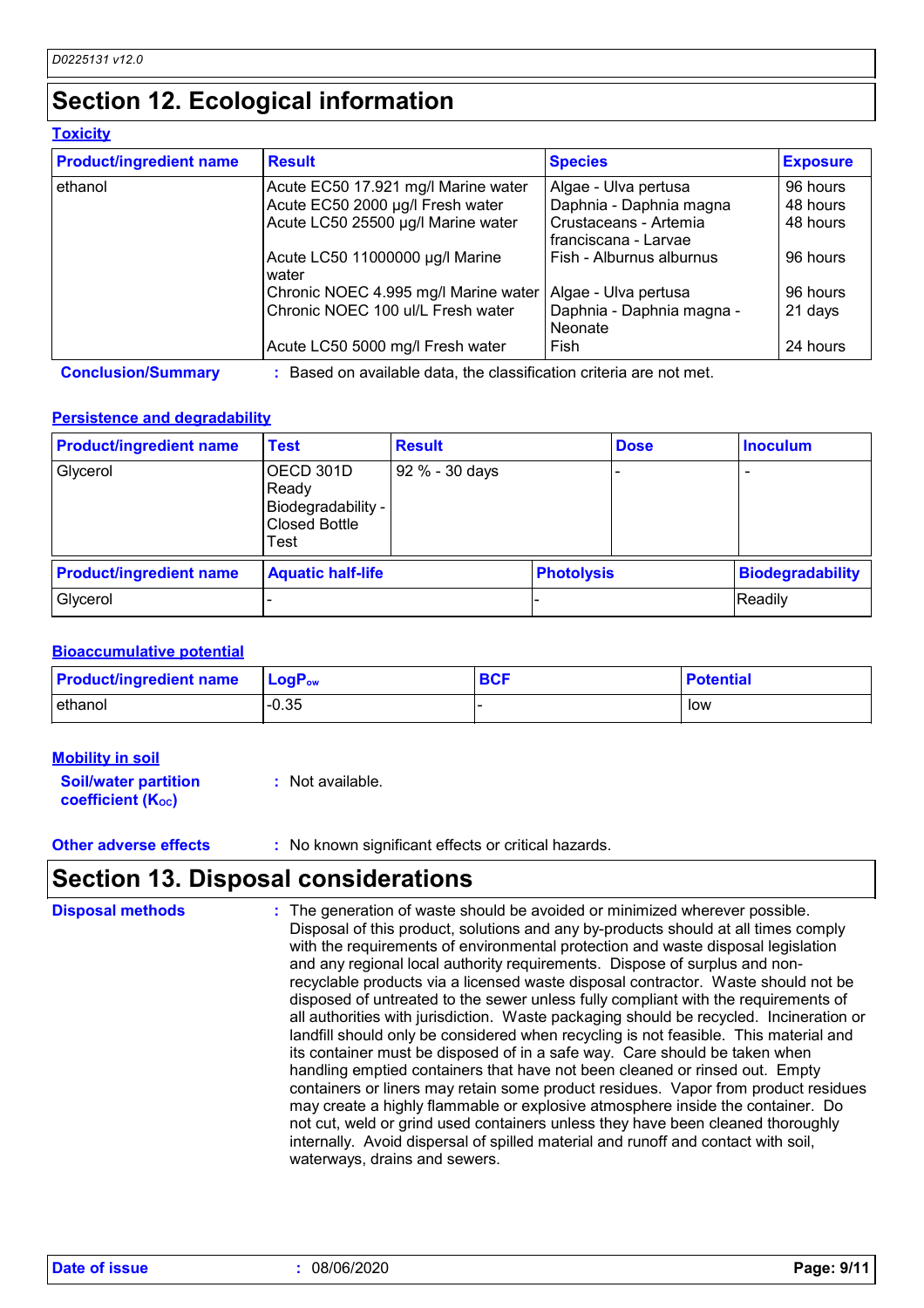# **Section 14. Transport information**

|                                      | <b>ADG</b>                                         | <b>ADR/RID</b>                                            | <b>IMDG</b>                                               | <b>IATA</b>                                        |
|--------------------------------------|----------------------------------------------------|-----------------------------------------------------------|-----------------------------------------------------------|----------------------------------------------------|
| <b>UN number</b>                     | <b>UN1993</b>                                      | <b>UN1993</b>                                             | <b>UN1993</b>                                             | <b>UN1993</b>                                      |
| <b>UN proper</b><br>shipping name    | FLAMMABLE LIQUID,<br>N.O.S. (alcohol<br>denatured) | <b>FLAMMABLE LIQUID,</b><br>N.O.S. (alcohol<br>denatured) | <b>FLAMMABLE LIQUID,</b><br>N.O.S. (alcohol<br>denatured) | FLAMMABLE LIQUID,<br>N.O.S. (alcohol<br>denatured) |
| <b>Transport hazard</b><br>class(es) | 3                                                  | 3                                                         | 3                                                         | 3                                                  |
| <b>Packing group</b>                 | Ш                                                  | $\mathbf{III}$                                            | $\mathbf{III}$                                            | $\mathbf{III}$                                     |
| <b>Environmental</b><br>hazards      | No.                                                | No.                                                       | No.                                                       | No.                                                |

**Additional information**

**ADR/RID :**

**Tunnel code** (D/E)

**Special precautions for user Transport within user's premises:** always transport in closed containers that are **:** upright and secure. Ensure that persons transporting the product know what to do in the event of an accident or spillage.

**Transport in bulk according to Annex II of MARPOL and the IBC Code :** Not available.

### **Section 15. Regulatory information**

| <b>Standard Uniform Schedule of Medicine and Poisons</b>               |                                          |  |  |  |  |
|------------------------------------------------------------------------|------------------------------------------|--|--|--|--|
| Not scheduled                                                          |                                          |  |  |  |  |
| <b>Model Work Health and Safety Regulations - Scheduled Substances</b> |                                          |  |  |  |  |
| No listed substance                                                    |                                          |  |  |  |  |
| <b>Australia inventory (AICS)</b>                                      | : All components are listed or exempted. |  |  |  |  |
| <b>New Zealand Inventory of</b><br><b>Chemicals (NZIoC)</b>            | : All components are listed or exempted. |  |  |  |  |
| <b>HSNO Group Standard</b>                                             | : Cosmetic Products                      |  |  |  |  |
| <b>HSNO Approval Number</b>                                            | : HSR002552                              |  |  |  |  |
| <b>Approved Handler</b><br><b>Requirement</b>                          | : No.                                    |  |  |  |  |
| <b>Tracking Requirement</b>                                            | : No.                                    |  |  |  |  |

### **Section 16. Any other relevant information**

| <b>Key to abbreviations</b><br>$\therefore$ ADG = Australian Dangerous Goods<br>ATE = Acute Toxicity Estimate<br>BCF = Bioconcentration Factor<br>GHS = Globally Harmonized System of Classification and Labelling of Chemicals<br>IATA = International Air Transport Association<br>IBC = Intermediate Bulk Container<br><b>IMDG = International Maritime Dangerous Goods</b><br>LogPow = logarithm of the octanol/water partition coefficient<br>MARPOL = International Convention for the Prevention of Pollution From Ships,<br>1973 as modified by the Protocol of 1978. ("Marpol" = marine pollution)<br>NOHSC = National Occupational Health and Safety Commission<br>SUSMP = Standard Uniform Schedule of Medicine and Poisons |  |
|----------------------------------------------------------------------------------------------------------------------------------------------------------------------------------------------------------------------------------------------------------------------------------------------------------------------------------------------------------------------------------------------------------------------------------------------------------------------------------------------------------------------------------------------------------------------------------------------------------------------------------------------------------------------------------------------------------------------------------------|--|
|----------------------------------------------------------------------------------------------------------------------------------------------------------------------------------------------------------------------------------------------------------------------------------------------------------------------------------------------------------------------------------------------------------------------------------------------------------------------------------------------------------------------------------------------------------------------------------------------------------------------------------------------------------------------------------------------------------------------------------------|--|